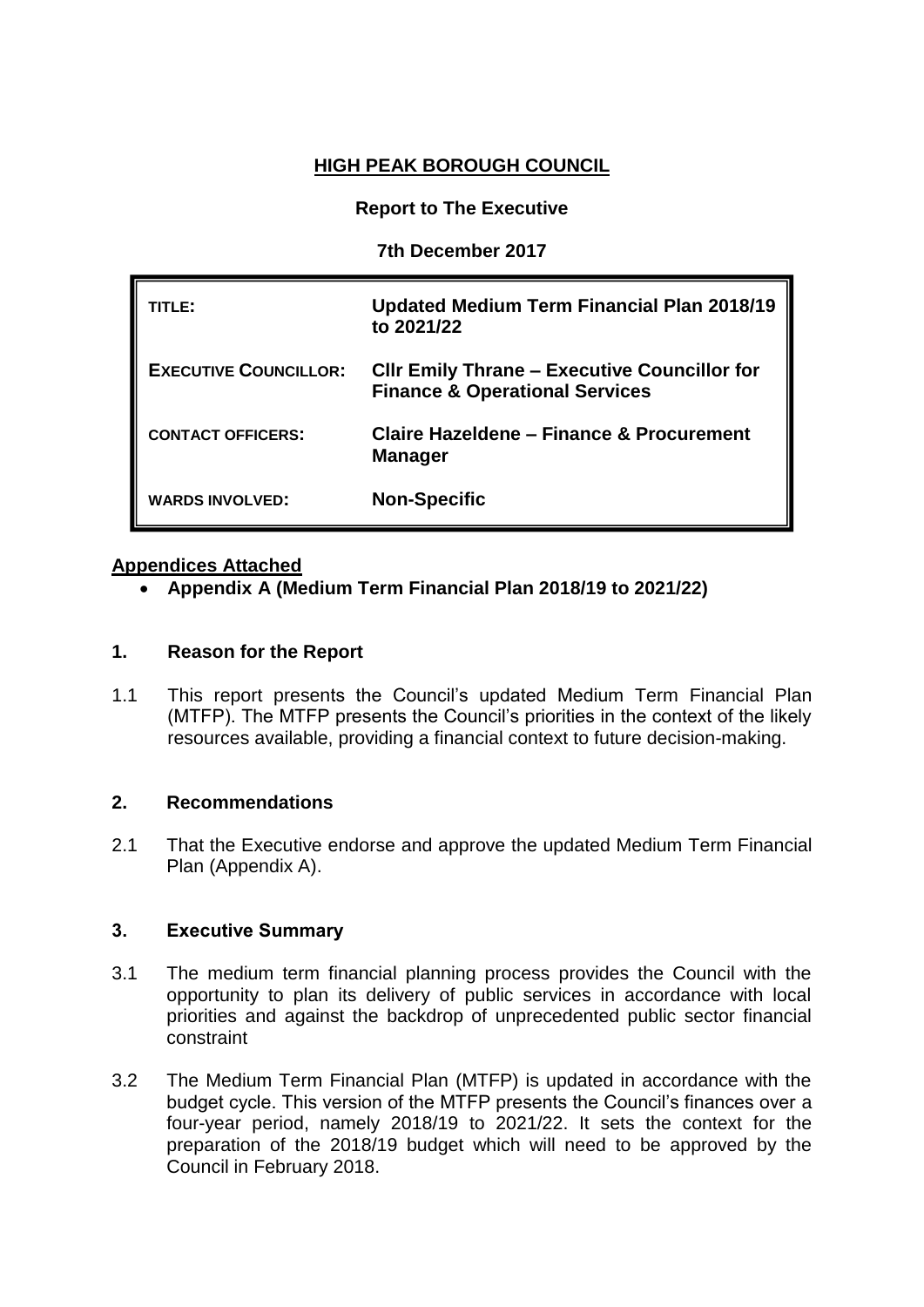## 3.3 The plan provides:

- Details of local spending influences in the context of the Corporate Plan
- A focus on the transformation programme and the consequential financial implications, including the capital programme, housing revenue account (HRA) review and efficiency & rationalisation plan
- Updated inflation and interest assumptions using the latest forecasts and the impact of any budgetary demand
- An update on any national issues that will impact on the Council's financial position
- 3.4 The previous version of the MTFP was agreed by the Council in February 2017 when setting the budget for the current financial year. The plan identified a £2.1 million budget shortfall over the four year period on the general fund. This was primarily as a result of the reduction in Government funding including the phasing out of Revenue Support Grant by 2019/20 and changes to the New Homes Bonus funding system.
- 3.5 A new financial year (2021/22) has now been added to the plan, which forecasts a small deficit. In addition, the overall financial assumptions have been updated for the four years, and taking account of the projected 2017/18 surplus position as forecast in the Quarter Two report – this results in an potential increase to the overall use of reserves by the end of 2021/22 of £147,680. However, this is subject to progression of the current efficiency programme and changes to financial assumptions going forward.
- 3.6 The plan has been updated to reflect reduced levels of business rates retention - most significant in year 1 (2018/19) of the plan. This is a result of reductions in net income from successful appeals and new reliefs awarded as a result of the Chancellor's spring budget which were not known at the time of budget setting in February 2017. The reliefs are funded by S31 grants – this creates a surplus on business rates retention in the current year on the general fund (2017/18), but a collection fund deficit in year 1 (2018/19) of this plan. Therefore it is appropriate to ring fence the surpluses being forecast in 2017/18 (as per the Quarter 2 report) to fund the distribution of the deficit being created in year 1.
- 3.7 Achieving a balanced budget over the medium-term relies upon delivery of the Council's approved efficiency & rationalisation strategy. A new efficiency programme was presented and approved as part of the MTFP update in February 2017 which focused on both reducing expenditure and increasing income. The main areas of focus being:
	- **Major Procurements -** There is the opportunity to focus attention on a number of large service functions which are currently provided by an external contractor / supplier. A number of significant contracts are coming to an end. This will also allow a fundamental review of these services with proper consideration of the current financial constraints. The contract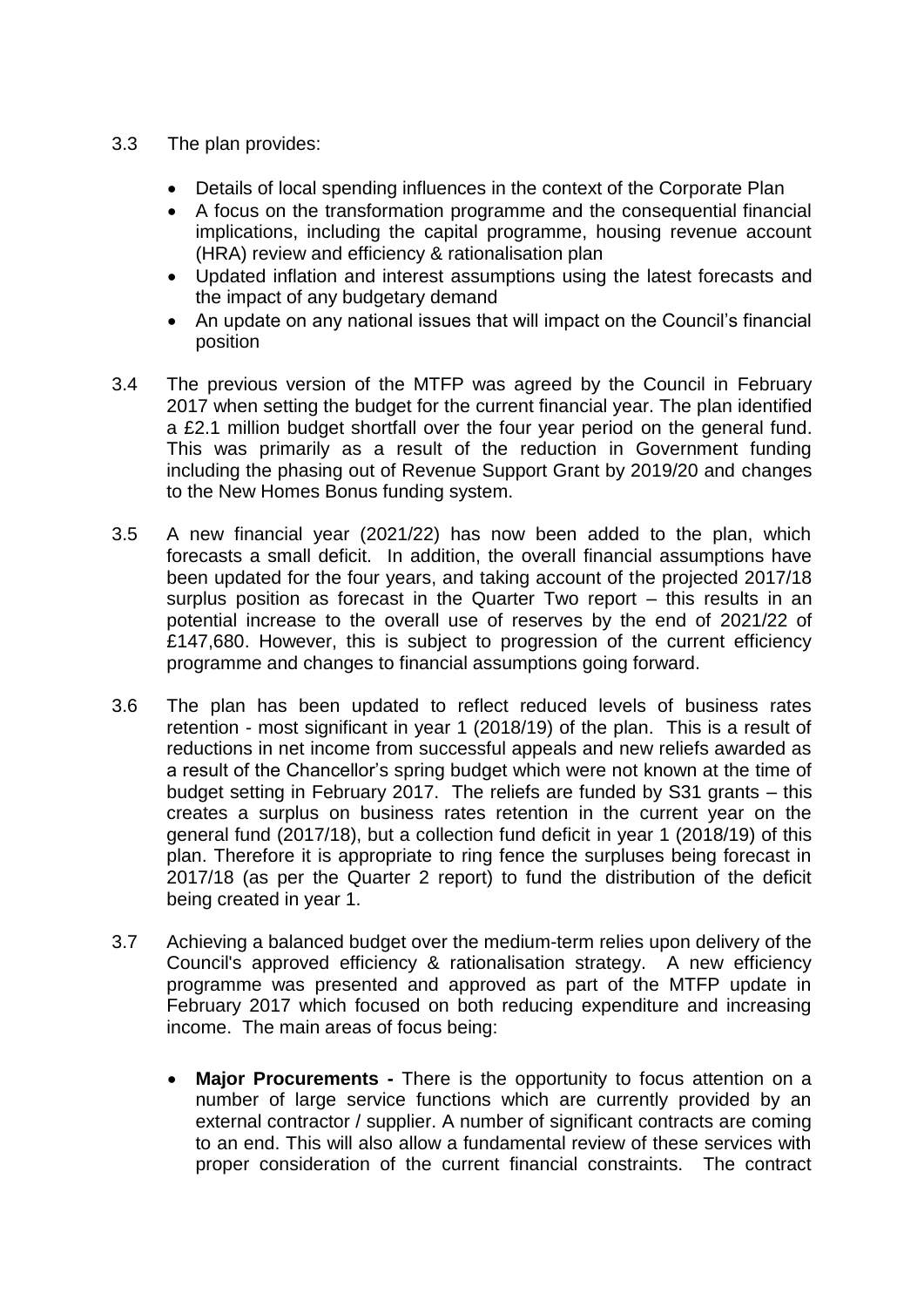commitments have sometimes restricted the opportunity to align services across the alliance with High Peak. The individual projects will focus on Waste Collection & Environment Services, Leisure Management and Facilities Management

- **Asset Management Plan** continuation of the existing priority of rationalising the Council's asset base with a focus around priorities in order to allow for the necessary capital investment
- **Growth** development of a clear focus upon housing and economic growth based upon the established Local Plan.
- **Income Generation** focus on increasing the yield from existing sources of income and a drive towards identifying new sources of income
- **Rationalisation** a commitment to reducing expenditure on non-priority areas of spend e.g. management arrangements, channel shift, nonstatutory services
- 3.8 Current progression against the efficiency programme is positive, with the 2017/18 target likely to be achieved. However, the ability to limit the impact of the reduction in central government support and achieve the overall 4 year efficiency programme target is underpinned by the following:
	- The realisation of savings from the continued implementation of the alternative delivery model for Waste, Streets and Parks via the transfer of services to trading company Alliance Environment Services
	- A review of current leisure centre provision in order to reduce the Council's subsidy
	- The delivery of the Local Plan in order to achieve income generation from sustained housing and economic growth
	- Reviewing fees and charges and identifying new sources of income generation
	- Retained business rates through economic growth and the saving of the levy payable to central government as a consequence of the Council's membership of the Derbyshire Business Rates Pool (as per the current business rates system) and potential benefits if selected as a pilot County for 100% business rates retention;
- 3.9 The MTFP also assumes an annual 1.9% increase in Council Tax over the life of the plan.
- 3.10 The Housing Revenue Account (HRA) was showing a deficit position of £770,430 by 2020/21 in February 2017 as a result of the 1% annual rent reduction (over a four year period) announced by Government..
- 3.11 This latest MTFP update highlights a surplus of £469,620 for the HRA by the end of 2021/22. The financial position has improved based on the inclusion of the £1.2 million savings identified in the HRA financial improvement plan in February 2017. The capital programme has also been maintained at £3.9 million throughout the life of the plan – however, this is subject to the results of the stock condition surveys which may indicate an increased capital requirement.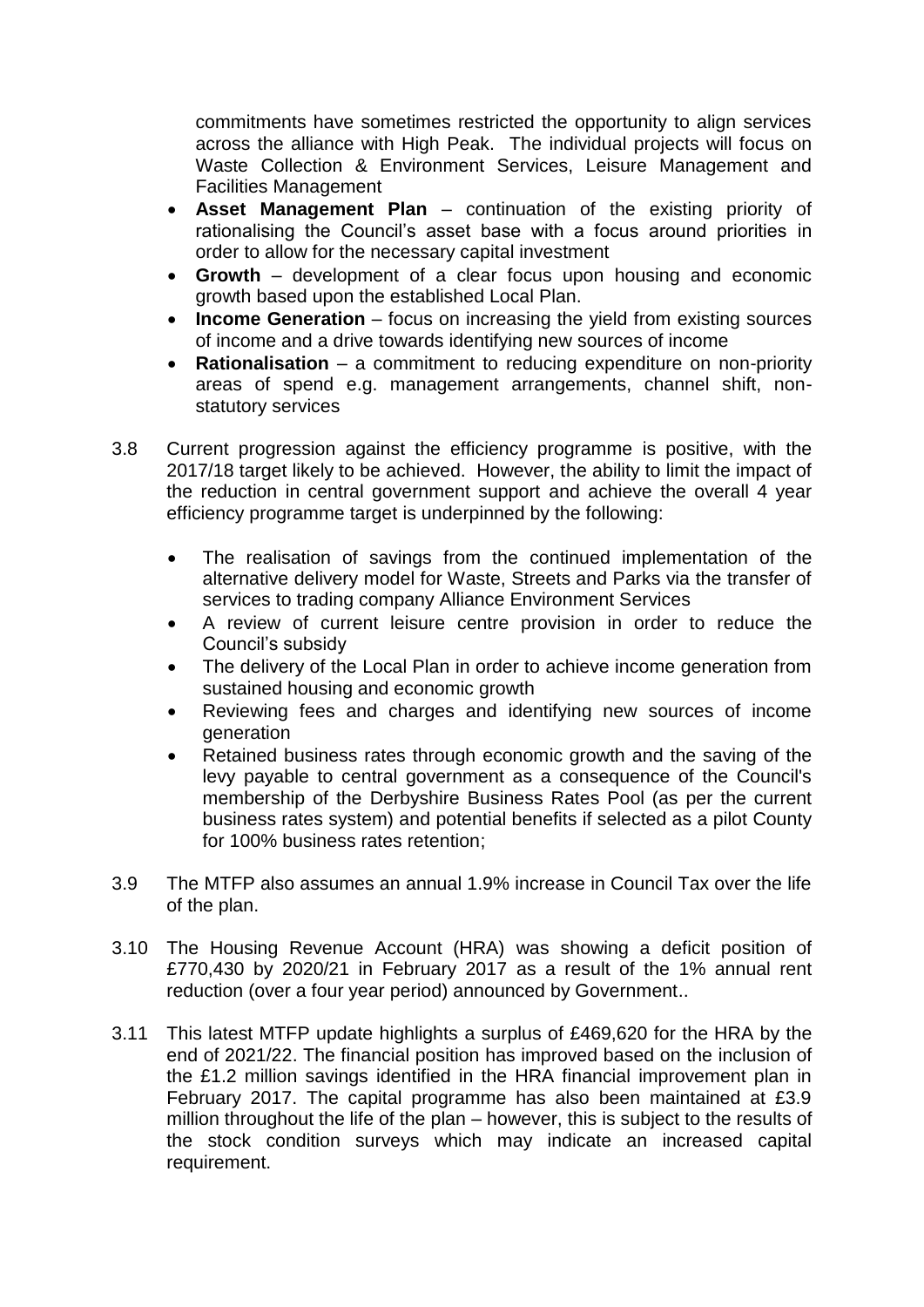- 3.12 The review of the HRA is continuing, with reports intially presented to the HRA councillor working group. The recommendations in terms of savings and income generation opportunities from the HRA review will be offset against the financial improvement plan savings. An update to the overall 30 year HRA business plan will be included in the February 2018 update.
- 3.13 As previously stated, this version of the MTFP sets the context for the development of the 2018/19 Budget. Members will receive a further update of the MTFP when considering the final budget proposals in February 2018. The following actions will need to be completed to ensure that these proposals are robust:
	- Complete review of the Council's transformation programme and produce revised forecasts as required
	- Further development of the HRA Business Plan incorporating HRA review recommendations
	- Development of detailed budget plans for 2018/19
	- Development of detailed proposals for fees and charges increases
	- Review progress of the efficiency programme
	- Complete review of reserves and balances
	- Continue to monitor the ongoing issues arising from the Autumn budget, retention of business rates and the associated financial implications for the Council

# **4. How this Report Links to Corporate Priorities**

4.1 The successful delivery of all corporate priorities is dependent upon the effective management of financial resources, which is the subject of this report.

# **5. Options and Analysis**

5.1 There are no options to consider at this stage. Options will be need to be developed in order to close the financial deficits highlighted in this updated plan.

# **6. Implications**

- 6.1 Community Safety (Crime and Disorder Act 1998) None.
- 6.2 Workforce None.
- 6.3 Equality and Diversity/Equality Impact Assessment This report has been prepared in accordance with the Council's Equality and Diversity policies.

An Equalities Impact Assessment (EIA) has been undertaken on the Corporate Plan, which feeds into budget plans.